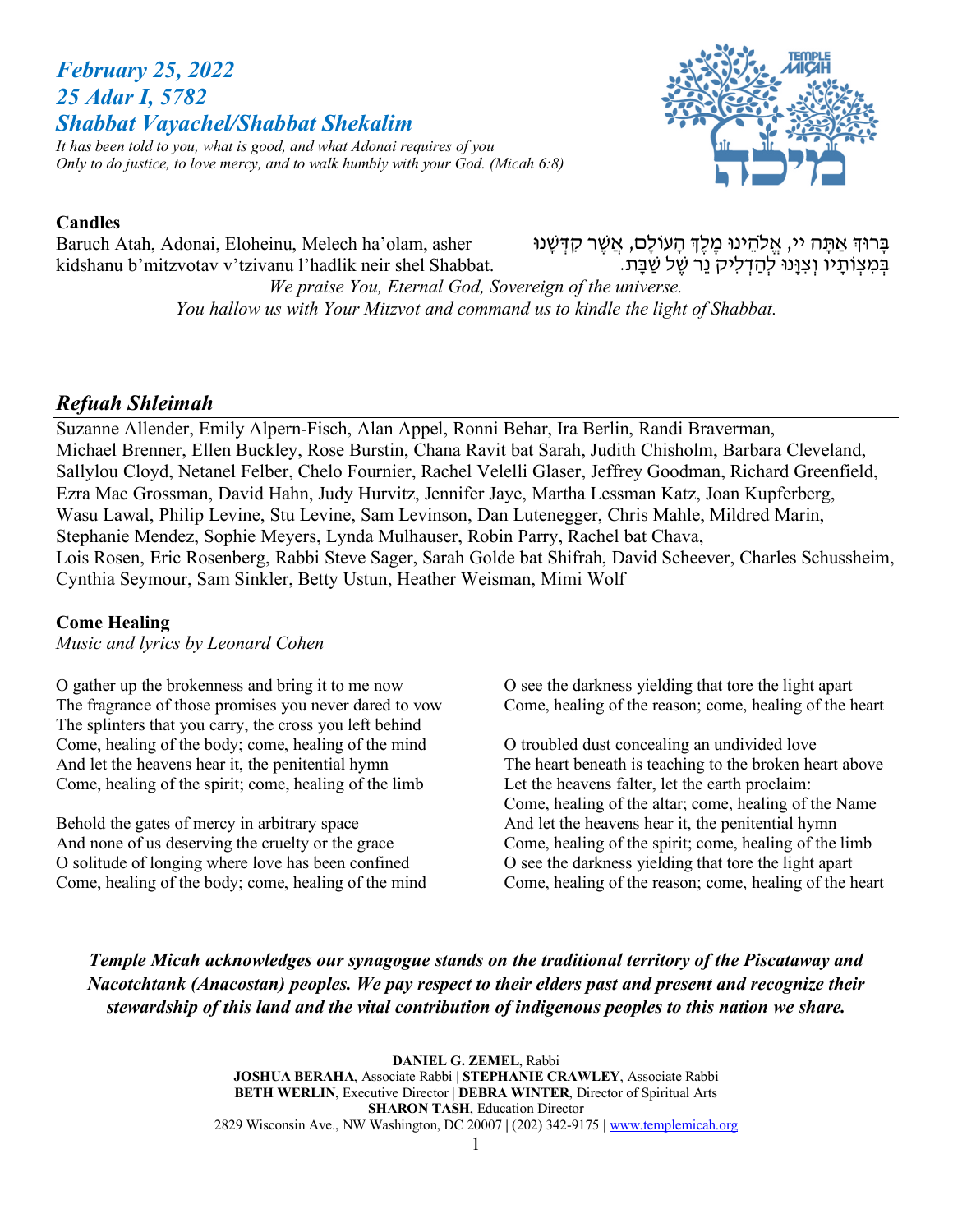#### **Kiddush**

Baruch Atah, Adonai, Eloheinu, Melech ha'olam, borei p'ri hagafen. Baruch Atah, Adonai, Eloheinu, Melech ha'olam, asher kidshanu b'mitzvotav v'ratzah vanu, v'shabat kodsho b'ahavah uv'ratzon hinchilanu, zikaron l'maaseh v'reishit. Ki hu yom t'hilah l'mikra'ei kodesh, zeicher litziat mitzrayim. Ki vanu vacharta v'otanu kidashta mikol ha'amim, v'shabbat kodsh'cha b'ahavah uv'ratzon hinchaltanu. Baruch Atah, Adonai, m'kadeish hashabbat.

ֶבָּרוּדְּ אַתָּה יי, אֱלֹהֵינוּ מֵלֵדְּ הָעוֹלָם, ָבּוֹרֵא פְּרִי הַגַּפֵן. בַּרוּדְּ אַתַּה יי, אֱלֹהֶינוּ מֶלֶדְ ְהַעוֹלֵם, אֲשֶׁר קִדְּשָׁנוּ בִּמְצְוֹתַיו וְרַצָה בָנוּ, וְשַׁבֶַּת ְקַדְשׁוֹ בַּאֲהָבָה וּבְרָצוֹן הָנְחִילָנוּ, זִכְּרוֹן לִמְעֵׁשָׂה בְּרֵאשִׁית. כִּי הוּא יוֹם תְּחִילָה לְמִקְרָאֵי קֹדֶשׁ, זֵכֶר<br>לִיצִיאַת מִצְרַיִם. כִּי-בַנוּ בַחַרְתֵּ וְאוֹתֵנוּ קַדֲשָׁתֵּ, מִכָּל-הָעַמִּים, וְשַׁבָּת קָדְשְׁךָּ בְּאַהֲבָה וּבְרָצוֹן<br>הִנְחַלִתֵּנוּ. בַּרוּךְּ אַתֵּה יי, מִקַדֵּשׁ הַשָּׁבַּת.

*We praise You, Eternal God, Sovereign of the universe, Creator of the fruit of the vine. We praise You, Eternal God, Sovereign of the universe; You call us to holiness with the Mitzvah of Shabbat – the sign of Your love, a reminder of Your creative work, and of our liberation from Egyptian bondage, our day of days. On Shabbat especially, we hearken to Your call to serve You as a holy people. We praise You, O God, for the holiness of Shabbat.*

## **Challah**

Baruch Atah, Adonai, Eloheinu, Melech ha'olam, hamotzi lechem min ha'aretz.

ברוּדְּ אַתָּה יי, אֱלֹהֵינוּ מֶלֶדְּ הָעוֹלָם,<br>הַמּוֹצִיא לֶחֵם מִן הַאֲרֵץ.

*We praise You, Eternal God, Sovereign of the universe, who causes bread to come from the earth.*

## **Ever-Open**

*Music and Lyrics by Elana Arian* 

Open to the fear, open to the loneliness, open to the dark, the unknown Open to the strange, open to the holiness, open to the light of coming home

We will be ever open, ever open, ever open

Open to the hope, even when it's slow to move Even when it feels a change won't come We will face the day, we will hold each other close We will sing a song, when there is none

We will be ever open, ever open, ever open

## *We Remember a Few of Far Too Many Lives Lost to COVID-19*

Irfan Halim, 45, surgeon, Swindon, United Kingdom Alex Shively, 30, Special Olympics athlete and "funny guy," Wakarusa, Indiana Elinilson "Nelson" Garcia, 36, loved sports from billiards to rugby, Hyattsville, Maryland

## *We Remember Those Lost to Violence in Washington, DC*

Marcquael Chambers, 22, SE DC; Dejuan Hailstorks, 33, NW DC; Miana Luckett, 34, SE DC; Vincent Robison, 20, SE DC

## *Condolences*

John Murgo, brother-in-law of Sunny Kaplan; Stanley Talpers, brother-in-law of Helene Granof

## *Shloshim*

Charles Kahn Jr.